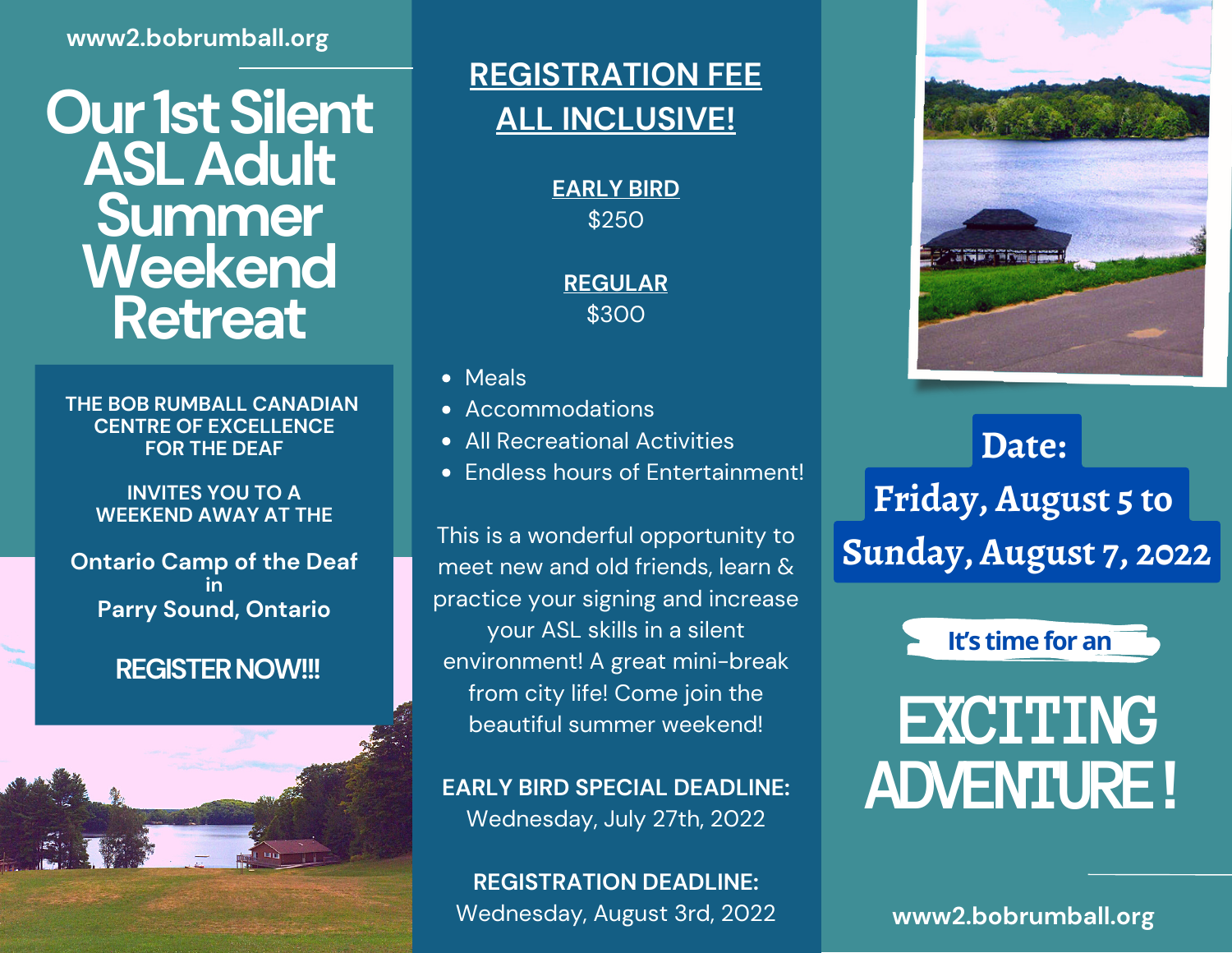# **Lodging**

We provide lodging in a dormstyle setting. You need to provide your own bedding.

- Sleeping bag
- OR Single sheet and blanket
- Pillow
- Towels
- Personal neccessities



# **Cancellation Policy**

A full refund, less the nonrefundable deposit of \$50, will be issued for cancellations received by fax or email before July 8th, 2022.



## **Schedule**

Please arrive at the retreat between 7:00 pm and 8:15 pm on Friday, August 5th. Orientation will begin at 8:30 pm sharp. You may pull up in front of the main building to unload and there will be someone there to direct you to your dorm and parking.

Check out is on Sunday, August 7th between 12:30 to 1:30 pm. Retreat information will be sent by email five days before camp.

### **Payment Methods:**

You can register ONLINE by completing the registration form and paying the fee using PayPal. When you click "submit" on your registration form, you will be redirected to PayPal. You can then either log in with your PayPal account or choose to pay without an account. Please complete your credit card or debit card information. You will automatically receive a confirmation once payment has been made.

### **Directions**

The Ontario Camp of the Deaf is located ten miles south of Parry Sound, about a three hour drive from Toronto.

- Take 400 Highway North
- Continue to Highway 69
- You will pass on exit to highway 141 to Huntsville
- Take the next exit
- #213 to Old Highway 69 South
- Turn Right
- Go down the hill to the first right
- Turn Right onto BLACKSTONE and CRANE LAKE ROAD
- Follow the signs for 5 km to the Ontario Camp of the Deaf



**REGISTER NOW**

416-449-9651, ext. 137 **Ifaria@bobrumball.org** 

#### **www2.bobrumball.org**